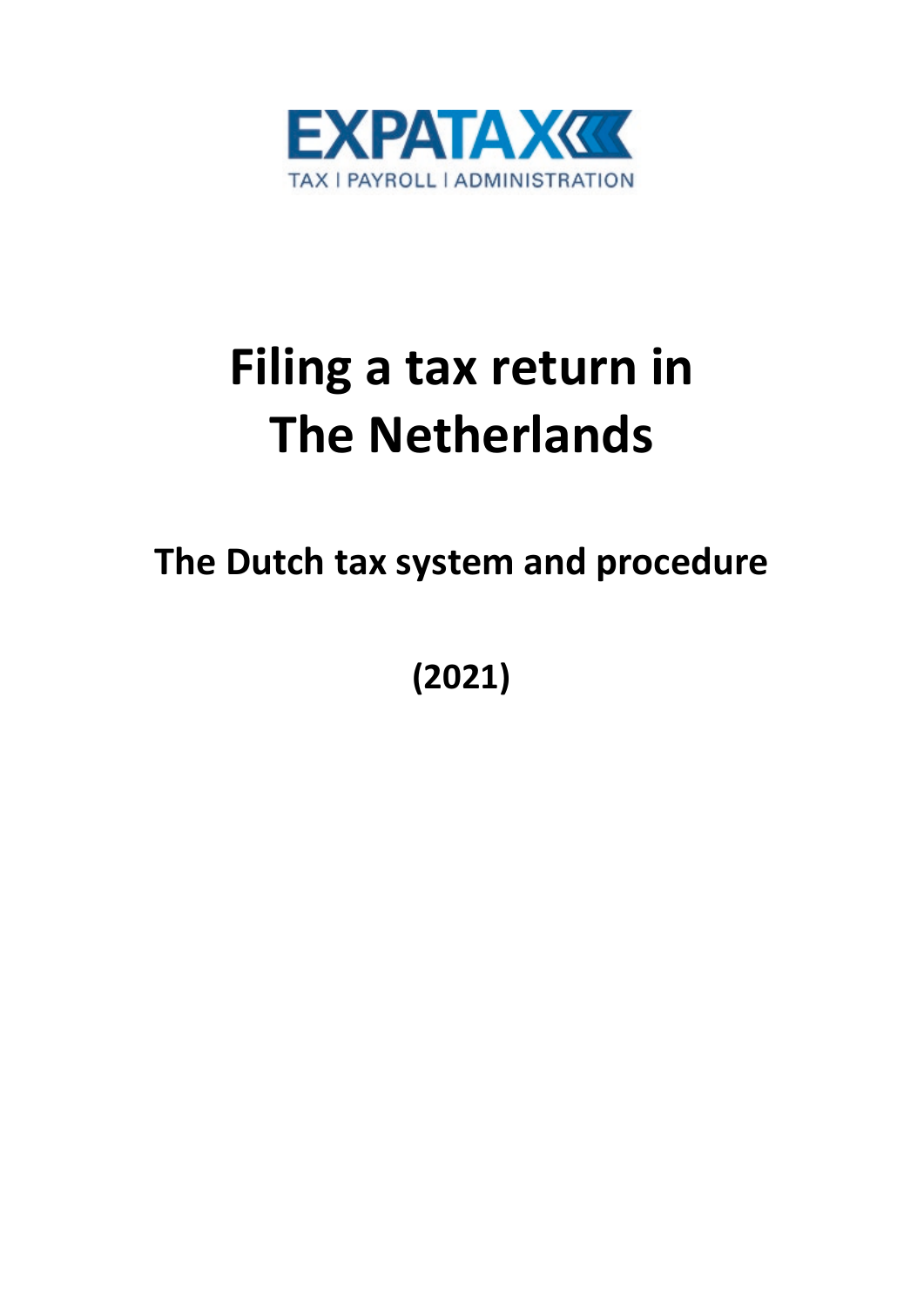#### **Contents**

- 1. Introduction
- 2. The Dutch income tax system
- 3. Filing a tax return
- 4. About Expatax

# **Expatax: the expat tax specialist**

For more information: https://www.expatax.nl/taxreturn/.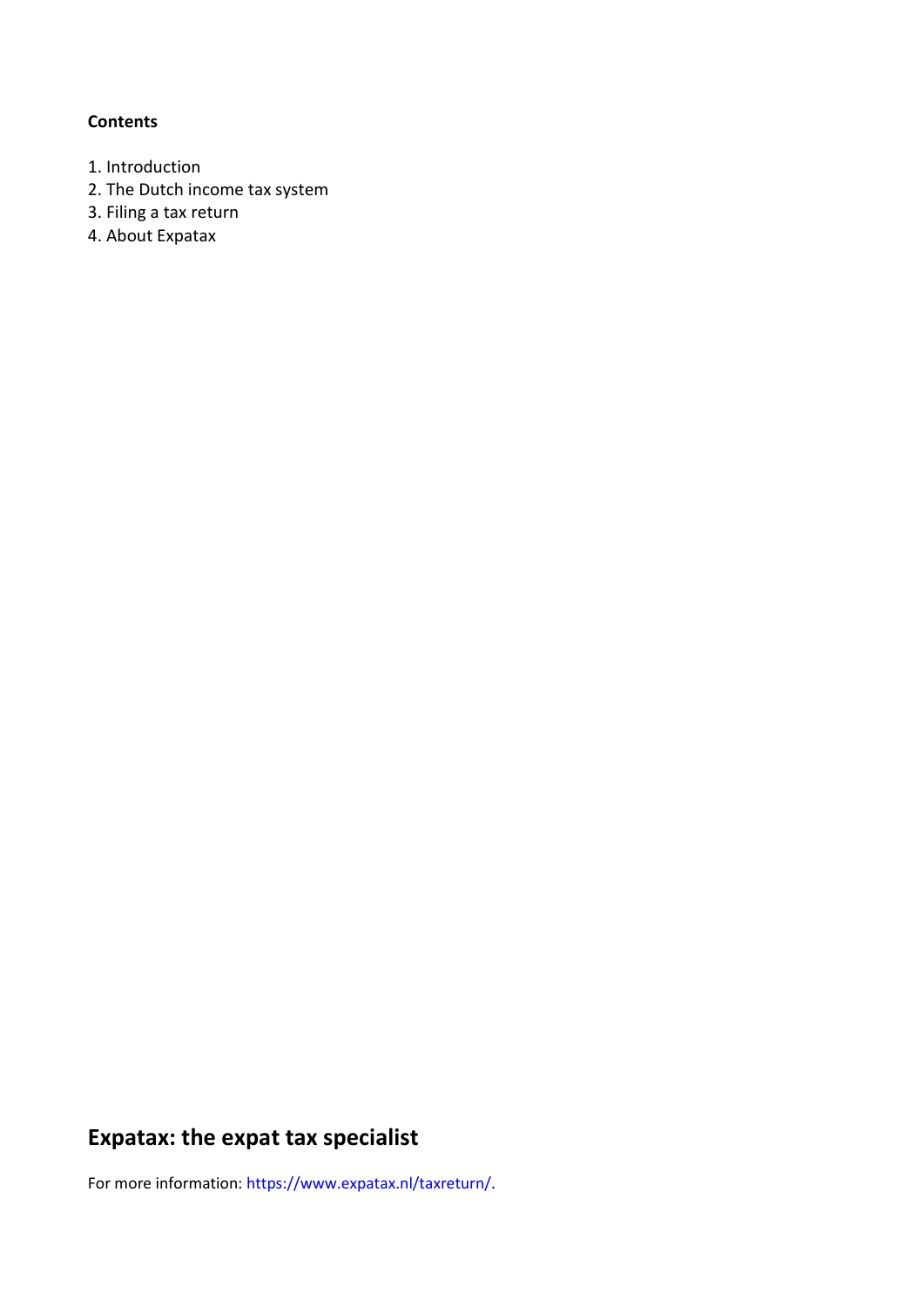# **1. Introduction**

In this brochure you will find more information about the Dutch tax system and about filing a tax return in the Netherlands.

# **2. The Dutch income tax system**

If you live in the Netherlands, you qualify as a resident taxpayer. If you live abroad and receive income from the Netherlands that is taxable in the Netherlands, you qualify as a non-resident taxpayer. If you have the 30% ruling you can opt to be treated as a deemed non-resident taxpayer. In all cases, you will be subject to Dutch income tax. To give you a proper understanding of the tax system in the Netherlands, the relevant aspects will be outlined below.

# **Three types of income: the box system**

For income tax purposes, there are three types of taxable income, classified into three so called boxes:

- Box 1: taxable income from employment and home ownership;
- Box 2: taxable income from a substantial interest;
- Box 3: taxable income from savings and investments.

The following overview shows the income, deductible expenditure and tax rates pertaining to each box.

#### **Box 1: Taxable income from employment and home ownership**

- · Wages (including company car), pension payments, social benefits
- · Income from other activities
- · Profits from business activities
- · Owner-occupied property
- · Negative expenditure on income insurance
- · Negative personal allowance
- · Periodic benefits

#### Deductible expenditure:

- · Employee's allowance (expenses of commuting by public transport)
- Deduction of mortgage interest and other deductible expenditure
- · Expenditure on income insurance: annuities and other premiums
- · Offsettable losses from employment and home ownership from another year

Tax rate: progressive, with a maximum rate of 49.50% (2021)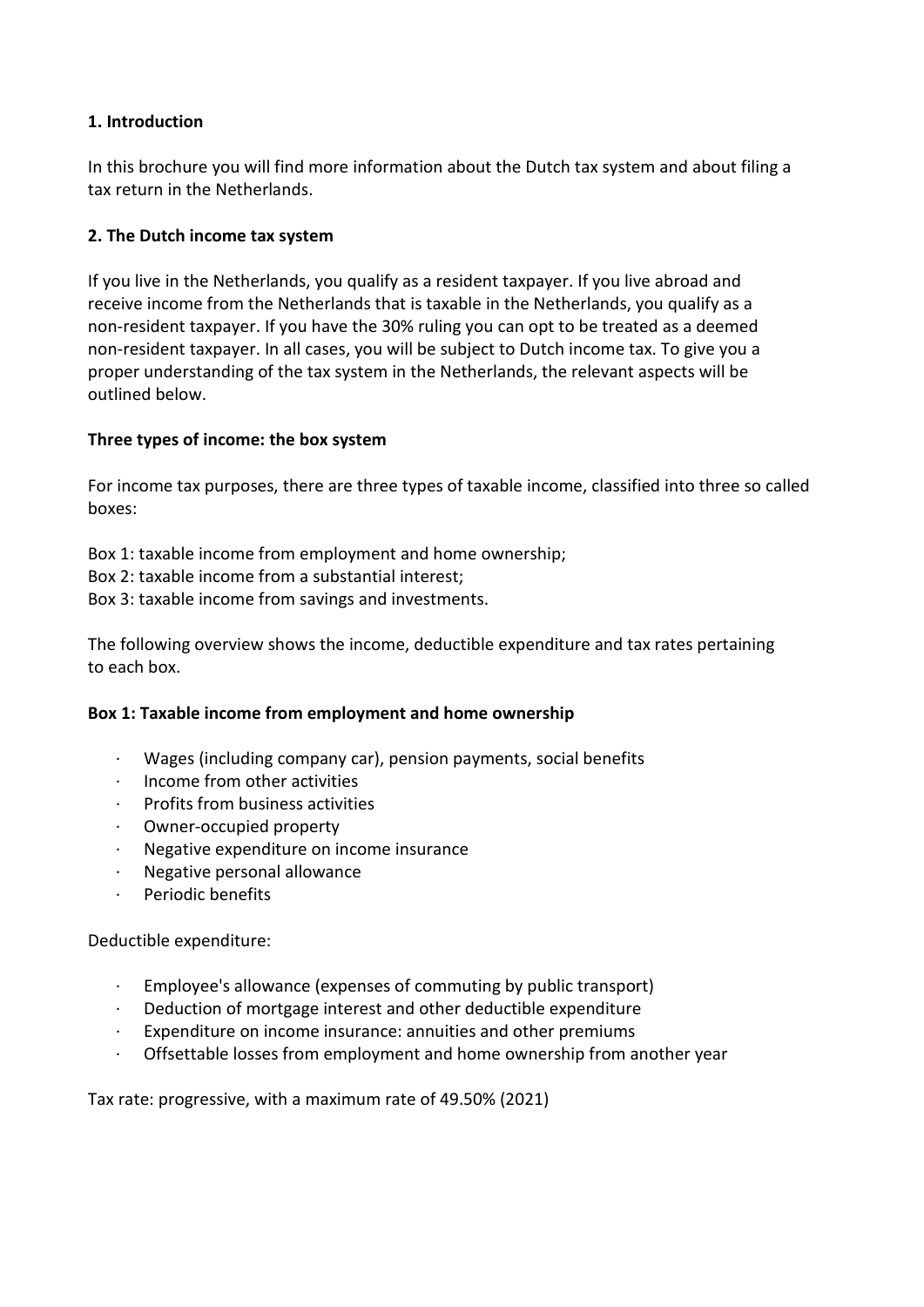# **Combined rates 2021 in Box 1 for persons younger than retirement age**

| Taxable<br>income |                     | Tax per bracket | <b>Premium National</b><br>Insurance per bracket | Total rate |
|-------------------|---------------------|-----------------|--------------------------------------------------|------------|
| From              | up to and including |                 |                                                  |            |
| € 0               | € 35,129            | 9.45%           | 27.65%                                           | 37.10%     |
| € 35,130          | € 68,507            | 37.10%          | 0%                                               | 37.10%     |
| € 68,508          |                     | 49.50%          | 0%                                               | 49.50%     |

More info:<https://www.expatax.nl/income-from-home-and-work-box-1/>

#### **Box 2: Taxable income from a substantial interest**

- · Income from shares and profit-sharing certificates that are part of a substantial interest
- · Income from the disposal of these shares and profit-sharing certificates

#### Deductible expenditure:

- · Deductible expenses
- · Offsettable losses from a substantial interest

Tax rate: 25%

More info:<https://www.expatax.nl/income-from-substantial-interest-box-2/>

# **Box 3: Taxable income from savings and investments**

Notional yield on capital (assets minus liabilities): the income from savings and investments

Deductible expenditure:

· None

Tax rate: 31%

If the 30% ruling has been granted to you then you may opt to be exempted from paying tax box 3 on your world wide savings and investments other than investment property.

More info:<https://www.expatax.nl/income-from-savings-and-investments-box-3/>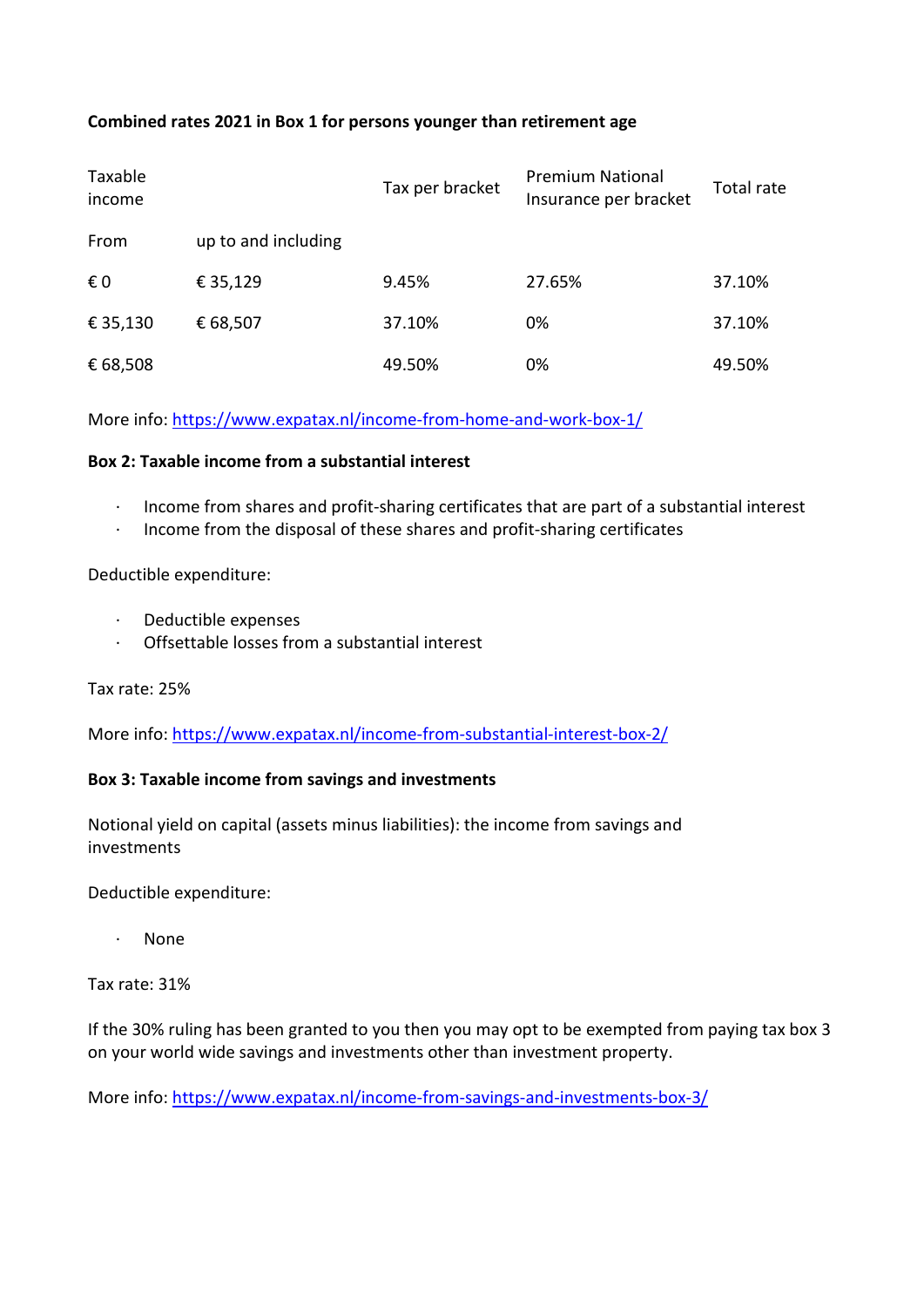# **Deductible items not related to any of the boxes**

Personal allowance: involved if one or more of the following items apply to you:

- alimony paid and other expenditure on maintenance;
- · medical expenses and other extraordinary expenditure;
- expenditure on weekend visits by handicapped children of 30 years or older
- educational expenses:
- · donations.

# **Calculation of the tax owed**

The tax you owe on the income in the three boxes is levied as one amount with any national insurance contributions owed. This amount is reduced by the tax credits to which you are entitled.

#### **Partners**

Partners are taxed individually where possible. This means that – in principle – you yourself pay tax on your own income, and you can only utilize your deductible expenditure yourself. However, there also exist some types of joint income and deductible expenditure. You can apportion this joint income and deductible expenditure between yourself and your partner, in accordance with your personal situation.

# **Fiscal partnership**

Fiscal partnership relates to married couples, couples living together (partners) or housemates who may determine who declares which amount of certain types of income and deductible items in their tax returns. You may then divide the balance of for example, the deductible expenditure on your owner-occupied property between you and your partner. You may make any division you wish, as long as the total is 100%. The partner with the highest income can, for example, deduct the expenditure. This offers you the largest tax advantage.

Couples living together and housemates must meet certain conditions to become tax partners. Are you married? Then you are automatically tax partners.

Are you living together without being married and are you both registered at the same address in your municipality's records? If so, then you are tax partners when you meet one of the following conditions:

- · you have jointly concluded a cohabitation contract before a civil-law notary and you are both adults;
- you jointly have a child;
- · you or your partner has a child and the other partner has acknowledged the child;
- you are registered as partners with a pension fund;
- · you are the joint owners of the property that is your main place of residence.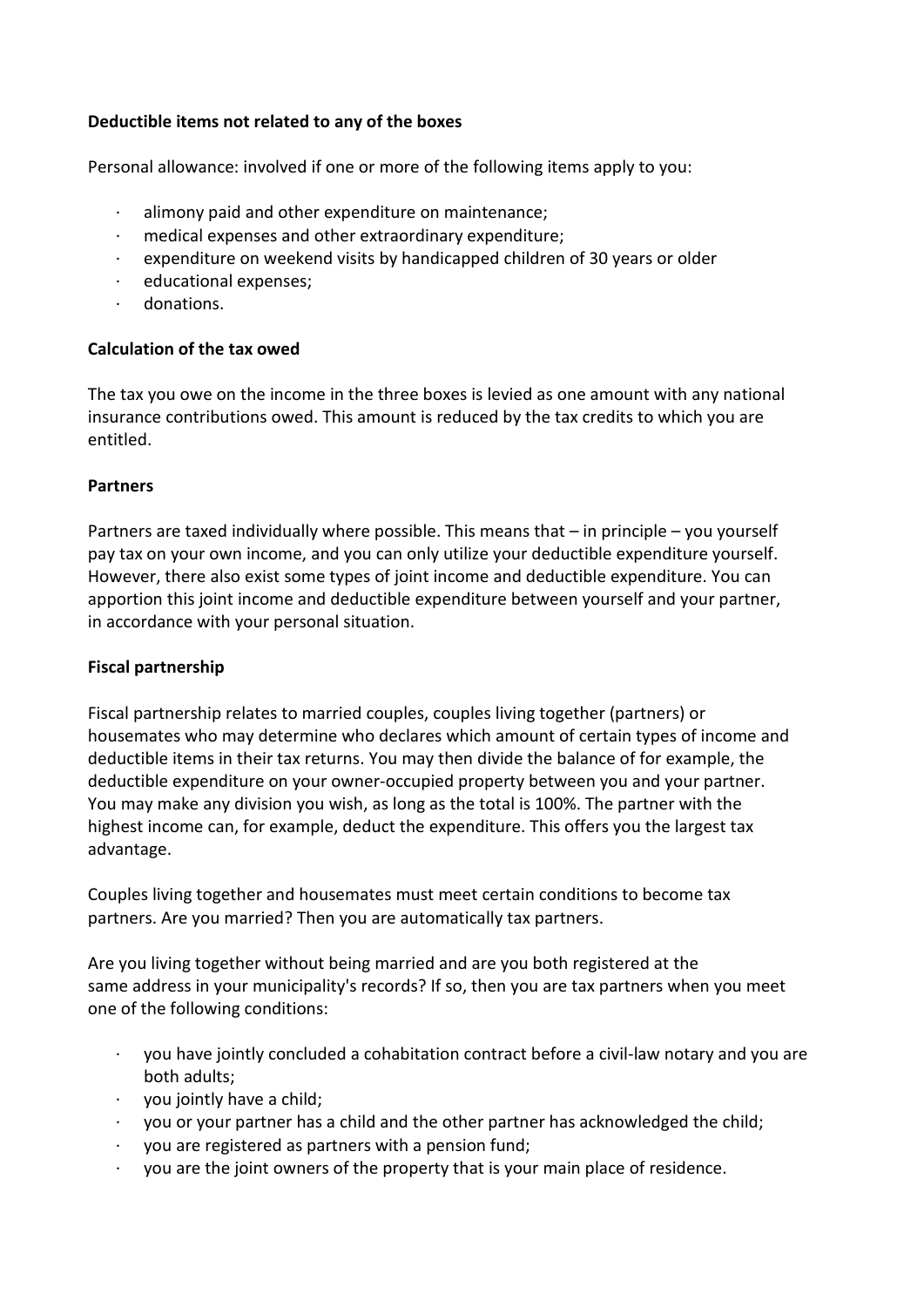Your tax partnership begins at the time that you are both registered at the same address in your municipality's records and ends at the time that you are no longer registered at the same address.

# **Consequences of fiscal partnership**

Are you tax partners? If so, then you may divide certain income and deductible items in your tax returns as you wish. You may make any division you wish, as long as the total adds up to 100%. The partner with the highest income can, for example, deduct the expenditure. This offers you the greatest tax advantage. However, in some situations you do not have a tax advantage, but also no disadvantage.

You may choose a different division for every question on income and deductible items. The way in which you divide the income and deductible items may have an influence on the tax and contributions you must pay or are refunded. *Example*

Your deductible expenditure on your owner-occupied property is € 5,000. Your gross annual salary is € 60,000. A large portion of your income from employment and home ownership falls in the highest tax bracket of 49.5%. Your tax partner's gross annual salary is € 14,000. This falls in the lowest tax bracket of 37.10%. When you apportion the entire amount to yourself, then the tax advantage is 49.50% of  $\epsilon$  5,000 =  $\epsilon$  2,475. When you apportion the entire amount to your tax partner, then the tax advantage is 37.10% of  $\epsilon$  5,000=  $\epsilon$  1,855.

Tax partnership is also of importance when you have little or no income, since you may then be entitled to refunds of tax credits. However, this is subject to a number of conditions. For example, you must have had the same tax partner for longer than 6 months and your tax partner must pay sufficient (Dutch) tax.

# **What types of income and deductible expenditure can be apportioned between partners?**

You may divide the following income and the deductible items between yourself and your tax partner:

- $\cdot$  the balance between the income from and deductible items for your owner-occupied property;
- income from a substantial interest:
- $\cdot$  the shared savings and investments tax base (box 3);
- alimony paid and other maintenance obligations;
- · specific medical expenses;
- expenses for a temporary stay at home of seriously disabled children, brothers or sisters;
- study expenses or other educational expenses;
- · donations;
- · remainder of the personal allowance for previous years.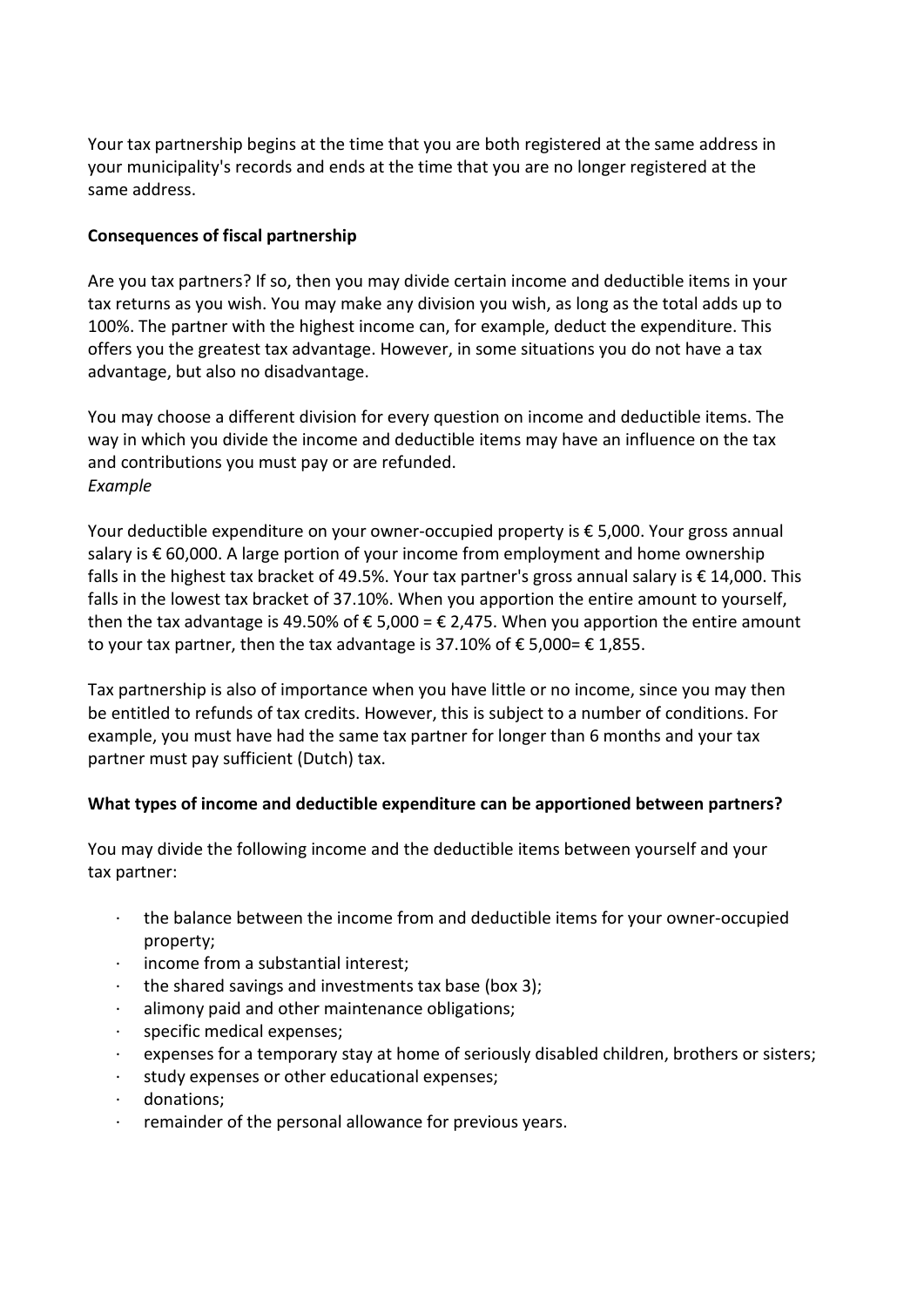You may **not** divide the following income and the deductible items between yourself and your tax partner:

- · taxed profits from business activities;
- · wages, benefit or pension;
- · public transport commuting allowance;
- income received as a freelancer, home help, artist or professional athlete;
- · income from provided assets;
- · alimony received and other periodical benefits;
- · expenditure for income provisions;
- · negative expenses for income provisions;
- · negative personal allowance.

#### **Tax credits**

All taxpayers are entitled to a general credit against the tax owed: the general tax credit. On top of this, you may qualify for supplementary credits against the tax owed like the employed person's tax credit and child tax credits. Some of the credits like the general tax credit and employed person's tax credit are already calculated in the payroll administration of the employer, others like the child tax credits have to claimed in the income tax return.

More info:<https://www.expatax.nl/tax-credits-in-the-dutch-payroll-administration/>

#### **Worldwide income**

Residents of the Netherlands and non-resident taxpayers opting for resident taxpayer status should report their entire worldwide income in their income tax returns. This worldwide income also includes the revenue which the Netherlands is not allowed to tax under national and international regulations. Examples of such revenue are income from employment, profits from business activities or capital in other countries. To avoid a situation where you have to pay tax in both countries, the Netherlands grants a credit against the tax owed, which is known as double tax relief.

#### **Moving internationally**

If you move from the Netherlands to another country, it mostly concerns an emigration. Emigration has consequences for the levy of income tax and national insurance contributions. If you come to live in the Netherlands from another country, it (mostly) concerns an immigration. From the moment you immigrate, you are considered a resident taxpayer for tax purposes. This means that you are subject to the levy of Dutch income tax and national insurance contributions.

If you immigrate to the Netherlands, you need a so-called Citizen Service Number (BSN in Dutch) as a Dutch taxpayer. If you have a specific expertise, specific tax regulations may apply to you, the so called 30% ruling.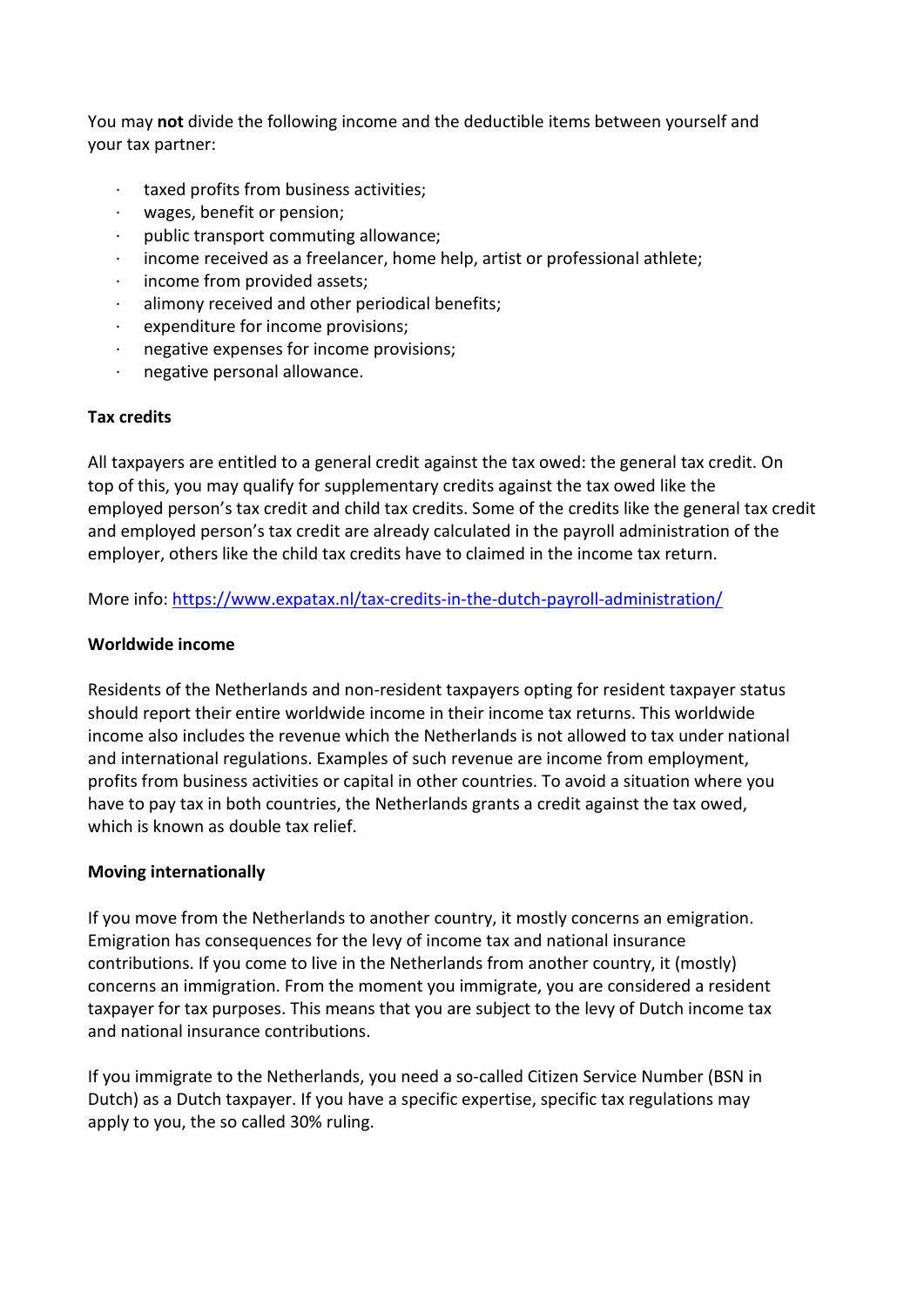More info:

<https://www.expatax.nl/bsn-citizen-service-number-your-dutch-tax-identification-number/>

<https://www.expatax.nl/30-percent-ruling/>

# **Place of residence**

The country in which you have to pay taxes depends on your place of residence. The question of where you live is often easy to answer. If you go on a holiday to another country for example, you are not living in that other country, of course.

If, for example, you go from Belgium to the Netherlands with all your household effects, you are going to live here. There are situations that are less easy to assess:

- · you are going to live in another country temporarily;
- · you move back to your original country of residence within a year;
- · you are transferred abroad by your employer;
- · you are transferred abroad by the government.

# **What are the consequences for your taxes in the year you move?**

In the year you move to another country, you are confronted with several means of tax levying. Which ones those are depends on your situation.

#### **The period you live in the Netherlands**

For the period that you live in the Netherlands, you are a resident taxpayer. You must then indicate all the income that you have worldwide. You owe taxes on that income. You can use several allowance schemes, such as certain exemptions, various deductible items or tax credits.

You are usually covered by social insurance in the Netherlands. You will pay the contributions for this through your tax assessment in the Netherlands.

#### **The period you live outside the Netherlands**

For the period that you do not live in the Netherlands but you have income in or from the Netherlands, you are a non-resident taxpayer. You will then pay taxes on the income that you have in or from the Netherlands. You cannot always make use of the allowance schemes. In addition, you can't always make use of tax credits, or you may only receive part of a tax credit.

You are not always covered by social insurance in the Netherlands. Whether you pay contributions for this through your tax assessment is dependent on whether you are insured in the Netherlands.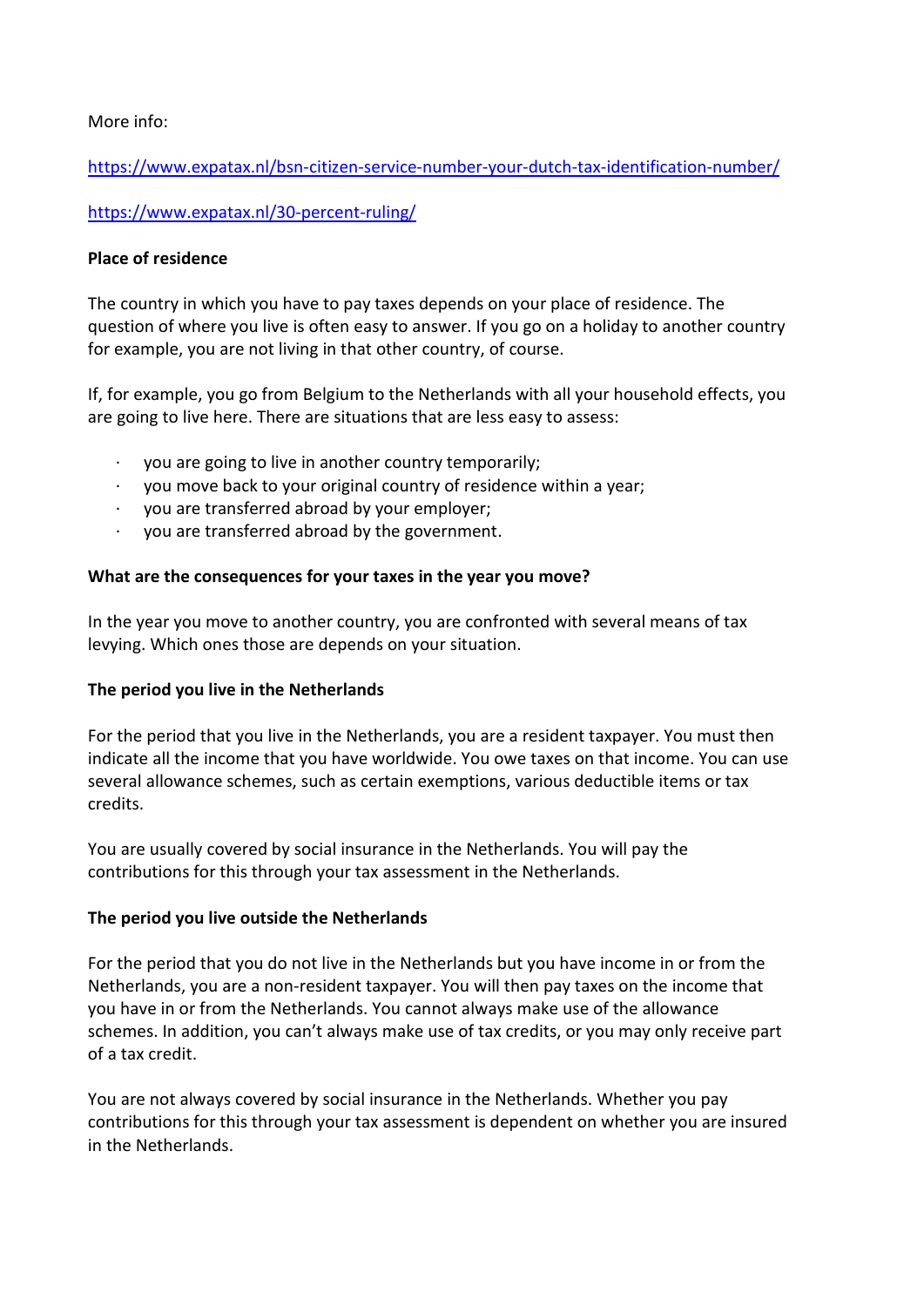# **No income from the Netherlands**

Do you live abroad but do you not have any income in or from the Netherlands? If so, you are not liable to pay tax in the Netherlands, nor are you insured in the Netherlands.

# **Tax refund if you were not in the Netherlands the entire year**

The fact that you arrived in or left the Netherlands during the year will almost always lead to a refund. The same if you were not living in the Netherlands at all but only worked here for a short period.

The following reasons can be given:

- The calculation of the wage tax is based on an (estimated) annual salary. This is your monthly salary times 12 plus holiday allowance.
- The payroll administration will use the tax rate which is applicable for the annual salary. This tax rate may be lower if you worked in the Netherlands less than 12 months. In the income tax return the real salary will be the basis for the tax calculations.
- In the payroll administration you will receive 1/12 of the personal tax credit and of the employment tax credit each month. You are entitled to the full credits. So if you have not worked in the Netherlands the whole year you haven't received the maximum tax credits yet. The difference can be claimed by filing an income tax return.
- The (maximum) premium income which is the basis for the calculation of premiums social security will be reduced pro rate according to the period of stay in the Netherlands. In the payroll administration this pro rata reduction can't be claimed, so it will have to be done in the income tax return.
- Sometimes the 30% ruling has not yet been calculated in the monthly salary since the statement was not received by the employer from the tax authorities before the end of the year. It can then be possible to claim the ruling in the tax return, although this may lead to discussions with the tax authorities who can argue that it is the employer's responsibility to adjust the payroll administration. There have been situations where the Court accepted the deduction in the tax return.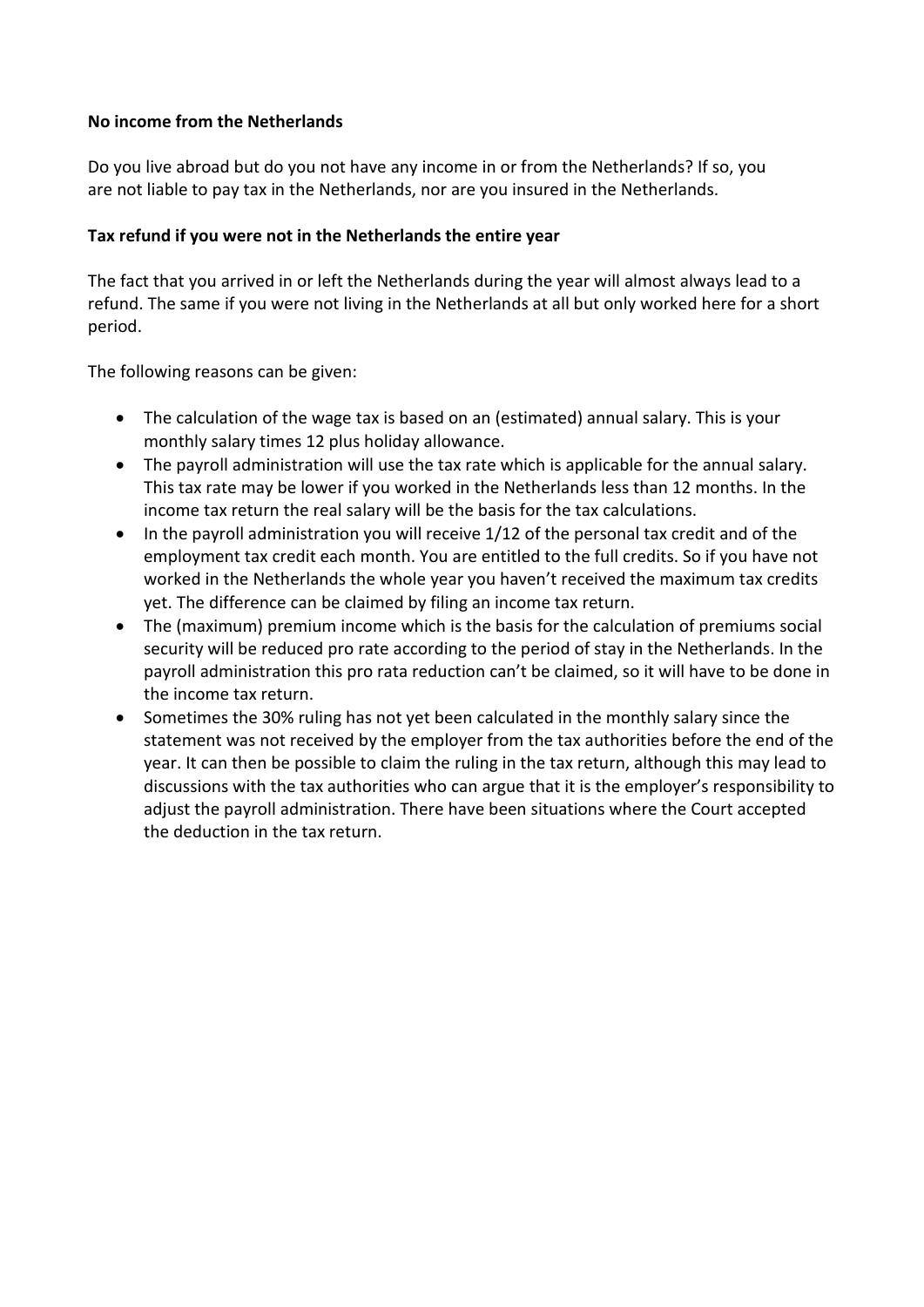#### **3. Filing a tax return**

The tax year in the Netherlands is the calendar year. If the tax authorities have information that you will have to pay income tax or if you have claimed a refund in previous years or if you received a provisional refund the tax authorities will send you an invitation to file a tax return. If you don't get one and you expect a refund or know that you do have to pay income tax then you must request a form yourself.

There are different types of forms.

| $P$ form : | tax return for private individuals                     |
|------------|--------------------------------------------------------|
| $C$ form : | for foreign residents with income from the Netherlands |
| M form:    | for the year of migration                              |
| $O$ form : | tax return for business owners and freelancers         |

The tax authorities send out the invitations to file a tax return from January each year. The invitation can be sent later though. The normal deadline to file a tax return is May 1. If a foreign period is involved (M form or C form) the normal deadline is July 1. The deadline can be extended by filing a request for a time extension. If Expatax will prepare the tax return we will put your tax return on the special time extension agreement we have with the tax authorities. This way the deadline is extended to May 1 of the following year. But whether you file before the original deadline or not, it is important to take action.

If a time extension is granted the tax authorities may decide during the year to send you a provisional tax assessment based on income you earned in the previous year. This is only done when you had to pay tax in that year.

If the final tax assessment shows that you will receive a refund or will have to pay an additional amount the tax office will also calculate interest. The interest rates are adjusted every quarter and roughly vary between 2 and 5%.

You can request the tax authorities to issue a provisional tax assessment if you want to minimize the amount of interest. This can already be done during the year.

If you expect a refund because you own a house in the Netherlands for example which is your principal residence and mortgage interest is paid, then you can also request the tax authorities to pay you a provisional refund which is divided in monthly amounts during the year. This way you don't have to wait too long for your refund.

All tax forms are filed electronically.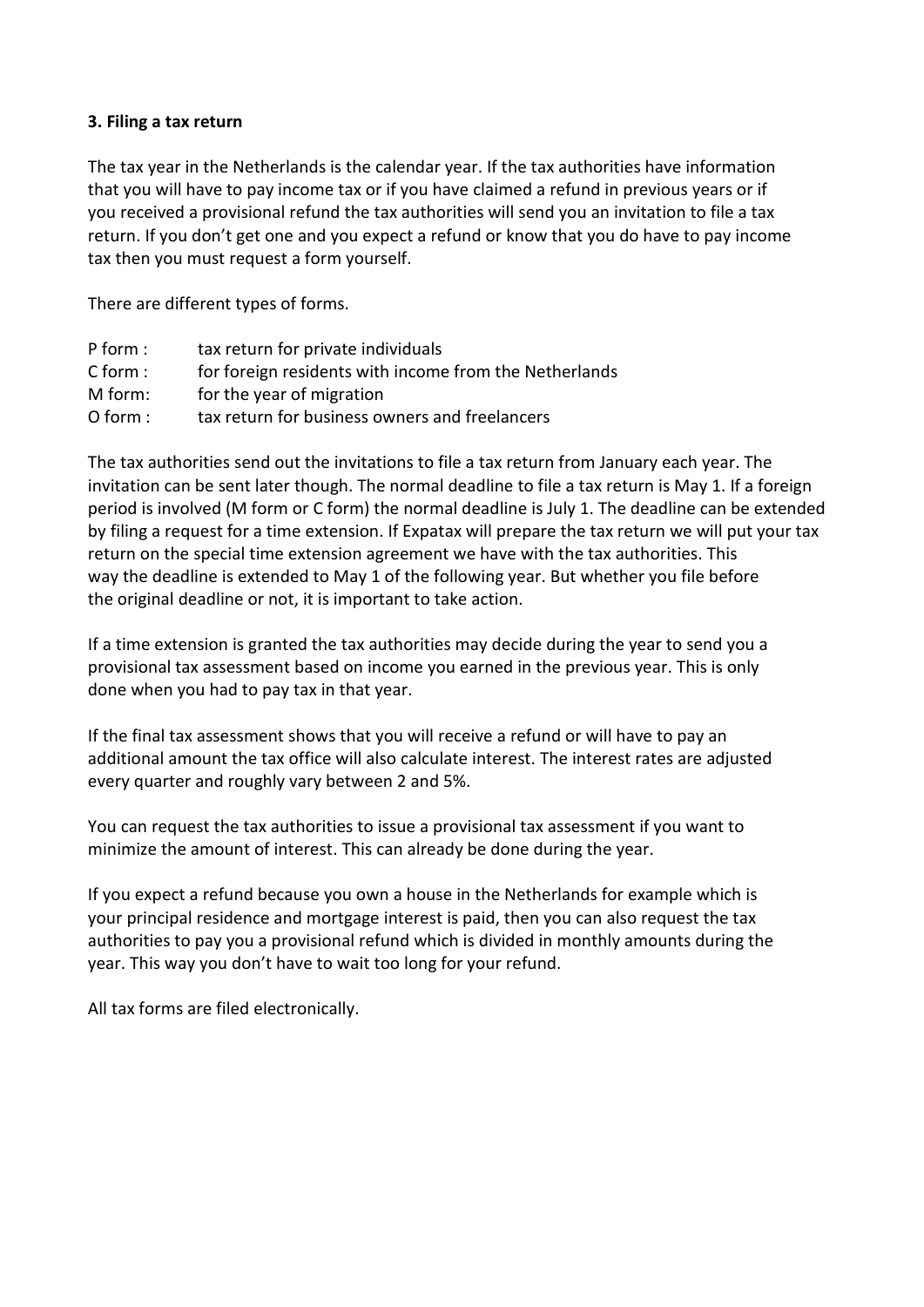In January and February you should also receive all the relevant information which is necessary to file the tax return. From your employer you will receive a year end statement (if you don't get one you can also use the last pay slip you received for the tax year), the bank will also send you year end statements including the mortgage statement if you own a property, the WOZ value of the property you own can be found on a separate statement provided by the municipality or on the local property tax bill, etc. It is important that you keep all the original statements.

If the tax return is filed before May 1 you should receive a tax assessment before 1 July, that's why it may be important to file before the deadline. If an M form or a C form is filed it may however take longer than that. But a request for a provisional refund can be filed if the M or C form is filed before May 1.

To be able to receive the refund the tax authorities must always have information about your current bank account. If they have no information they will send you a form on which you can provide all the details, otherwise they will automatically use the bank account they have used the last time.

If you don't agree with the tax assessment you can object against it within 6 weeks after the date of the assessment. The tax authorities can also ask additional questions before they send you a tax assessment. Normally the tax authorities send you a provisional tax assessment first. This assessment should be according to the filed tax return. This is done so you can receive your refund earlier. The final tax assessment will take some more time. This means that the tax authorities can still change their mind and adjust the calculations made in the provisional tax assessment. Keep that in mind when you receive a refund.

If you leave the Netherlands and haven't heard anything from the tax authorities yet be sure that the tax authorities always have your current address. You need to deregister with the municipality and give them your foreign address. The tax authorities will be informed automatically. If your foreign address however changes later you will have to contact the tax office directly. It is preferred that you keep your Dutch bank account till you have received the last tax refund. The tax authorities can pay a refund to a foreign account but our experience is that this leads to extra time delays and possible problems.

Expatax can assist you with everything related to the tax return. You can find more information about our procedure on [https://www.expatax.nl/taxreturn/.](https://www.expatax.nl/taxreturn/)

Don't forget to check our website which provides answers to a lot of questions. Use the Search button in the menu to search through all our posts and knowledge base articles.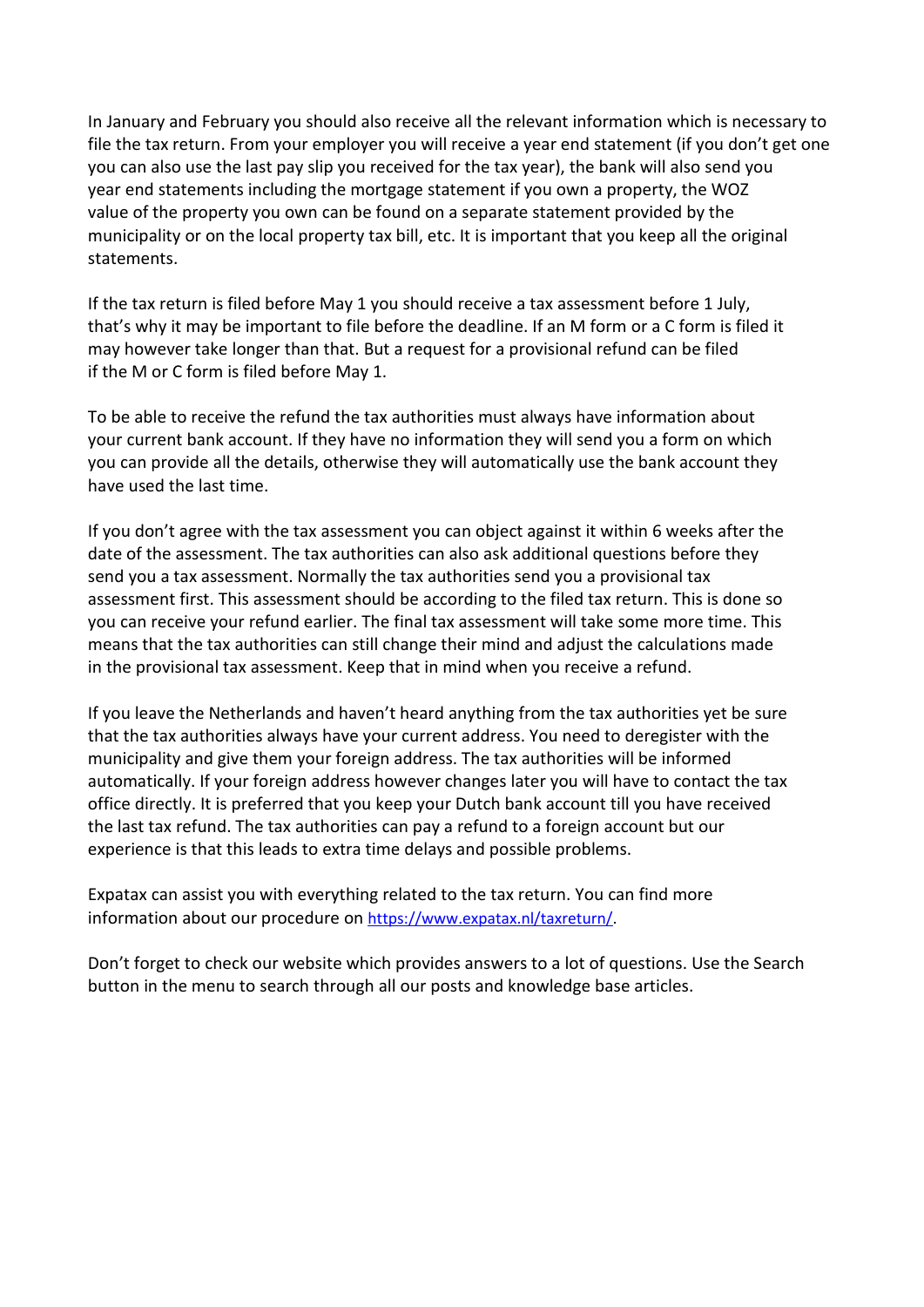#### **4. About Expatax**

Expatax was set up in 2001 and has grown to a fully licensed tax and accountancy firm employing several qualified advisors. These advisors come from Big 4 firms, have a solid background and are interested in the client. Permanent education is part of our policy, which means that our advisors stay up to date.

We are specialized in assisting expatriates and foreign businesses who want to work and do business in the Netherlands. Our approach is very personal and direct. Lines are short and we do all we can to find a solution around the client's needs. By focusing on the international tax advice we can keep our knowledge high, the procedures clear and the fees reasonable.

Due to our client base all our outgoing correspondence like tax reports, annual accounts, etc. are prepared in English. Specifications are provided so that you can see exactly what we have done and what the result will be.

# *Services*

Besides assistance with the preparation of a tax return we provide the following services:

- · application of the 30% ruling [\(https://www.expatax.nl/30-percent-ruling/\)](https://www.expatax.nl/30-percent-ruling/)
- company formation [\(https://www.expatax.nl/business/company-formation/\)](https://www.expatax.nl/business/company-formation/)
- · accounting [\(https://www.expatax.nl/business/business-administration/\)](https://www.expatax.nl/business/business-administration/)
- · payroll solutions [\(https://www.expatax.nl/employers/payroll/\)](https://www.expatax.nl/employers/payroll/)

#### *Cooperation's*

Cooperation's have been set up with other specialized advisors:

- · activpayroll Ltd: worldwide payroll solutions
- · VeDeVe legal: international labour law, pension rights and social security
- · Buiting & Hurkmans pensionadvisors

#### *Contact details*

| Visiting address: | Keizerstraat 3, 3512 EA, Utrecht |
|-------------------|----------------------------------|
| Post address:     | P.O. Box 9310, 3506 GH, Utrecht  |
| Phone:            | +31 (0)30-2468536                |
| Website:          | www.expatax.nl                   |
| Email:            | info@expatax.nl                  |